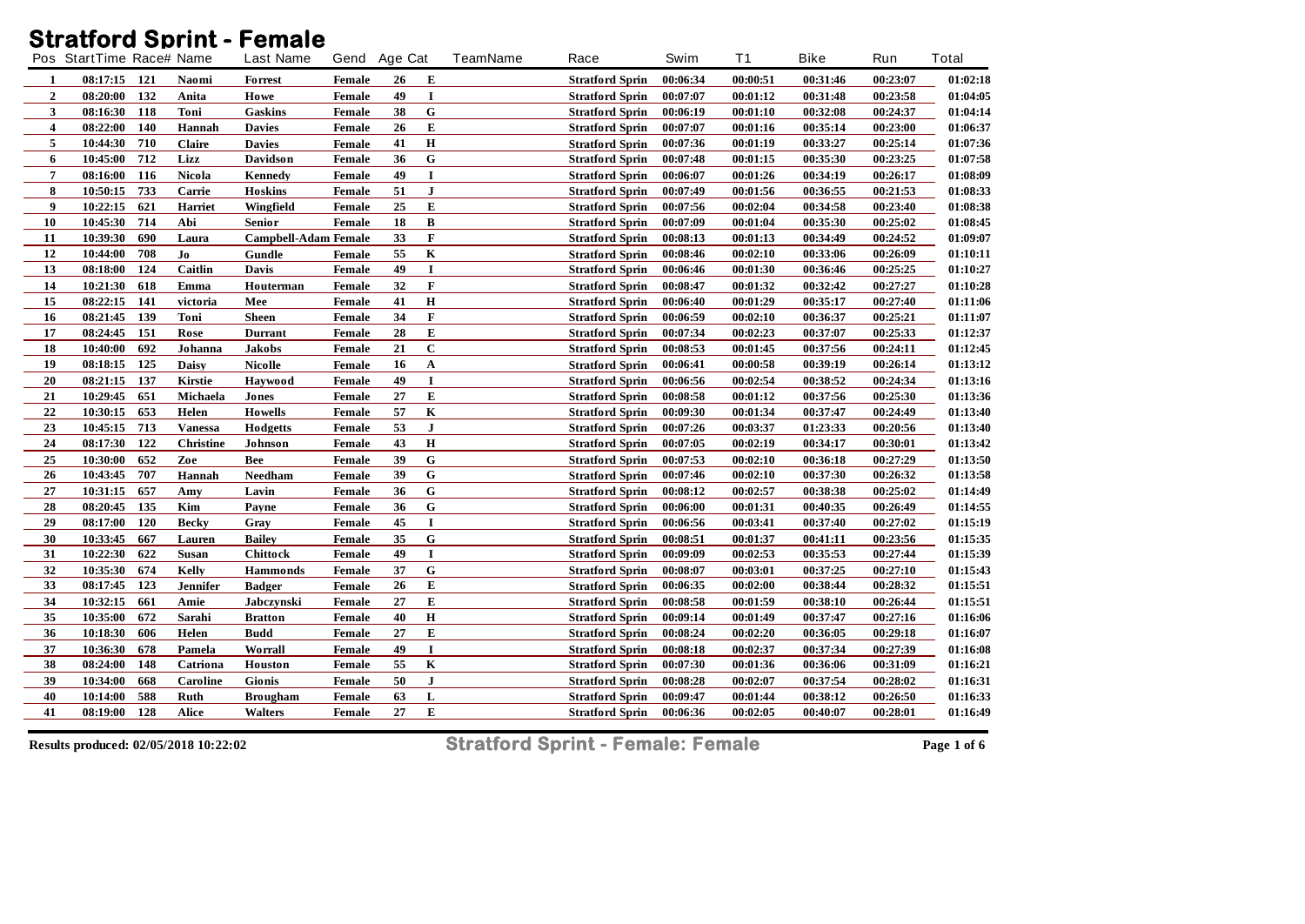|            | Pos StartTime Race# Name |                   | <b>Last Name</b> | Gend Age Cat  |    |                | <b>TeamName</b> | Race                   | Swim     | <b>T1</b> | <b>Bike</b> | Run      | <b>Total</b> |
|------------|--------------------------|-------------------|------------------|---------------|----|----------------|-----------------|------------------------|----------|-----------|-------------|----------|--------------|
| 42         | 08:23:30 146             | Lucy              | <b>Dawkins</b>   | Female        | 28 | Е              |                 | <b>Stratford Sprin</b> | 00:07:02 | 00:02:21  | 00:39:00    | 00:28:50 | 01:17:13     |
| 43         | 685<br>10:38:15          | Rachel            | Canning          | Female        | 44 | $\mathbf H$    |                 | <b>Stratford Sprin</b> | 00:08:16 | 00:02:22  | 00:38:55    | 00:27:49 | 01:17:22     |
| $\bf{44}$  | 717<br>10:46:15          | Ellie             | Hauff            | Female        | 30 | $\mathbf F$    |                 | <b>Stratford Sprin</b> | 00:07:10 | 00:02:20  | 00:39:47    | 00:28:17 | 01:17:34     |
| $\bf 45$   | 08:19:15<br>129          | <b>Havley</b>     | Leadbeater       | Female        | 50 | $\mathbf{J}$   |                 | <b>Stratford Sprin</b> | 00:07:00 | 00:02:36  | 00:36:00    | 00:32:00 | 01:17:36     |
| 46         | 575<br>10:10:45          | Lucy              | <b>Matthews</b>  | Female        | 50 | ${\bf J}$      |                 | <b>Stratford Sprin</b> | 00:08:47 | 00:02:46  | 00:34:23    | 00:31:46 | 01:17:42     |
| $\bf 47$   | 576<br>10:11:00          | Julie-Ann         | Moreland         | <b>Female</b> | 27 | ${\bf E}$      |                 | <b>Stratford Sprin</b> | 00:11:57 | 00:02:36  | 00:36:57    | 00:26:33 | 01:18:03     |
| 48         | 703<br>10:42:45          | Imogen            | Quigley          | Female        | 33 | F              |                 | <b>Stratford Sprin</b> | 00:09:04 | 00:02:19  | 00:38:50    | 00:27:54 | 01:18:07     |
| 49         | 10:35:15<br>673          | Katrina           | Watford          | <b>Female</b> | 38 | $\bf G$        |                 | <b>Stratford Sprin</b> | 00:08:16 | 00:03:06  | 00:38:27    | 00:28:25 | 01:18:14     |
| 50         | 680<br>10:37:00          | Laura             | Dowson           | Female        | 26 | E              |                 | <b>Stratford Sprin</b> | 00:08:09 | 00:02:53  | 00:38:47    | 00:28:26 | 01:18:15     |
| 51         | 08:23:45 147             | Dawn              | <b>Didlick</b>   | Female        | 39 | ${\bf G}$      |                 | <b>Stratford Sprin</b> | 00:08:07 | 00:02:12  | 00:40:08    | 00:27:59 | 01:18:26     |
| $52\,$     | 155<br>08:25:45          | Rosie             | Kerridge         | Female        |    |                |                 | <b>Stratford Sprin</b> | 00:07:42 | 00:01:40  | 00:39:45    | 00:29:22 | 01:18:29     |
| 53         | 641<br>10:27:15          | Laura             | <b>Castle</b>    | <b>Female</b> | 35 | G              |                 | <b>Stratford Sprin</b> | 00:09:40 | 00:02:44  | 00:40:50    | 00:26:16 | 01:19:30     |
| 54         | 10:45:45<br>715          | Elizabeth         | Bice             | Female        | 46 | 1              |                 | <b>Stratford Sprin</b> | 00:07:32 | 00:03:09  | 00:41:25    | 00:28:05 | 01:20:11     |
| 55         | 643<br>10:27:45          | Jackie            | <b>Mingo</b>     | Female        | 43 | $\bf H$        |                 | <b>Stratford Sprin</b> | 00:08:50 | 00:02:33  | 00:40:31    | 00:28:25 | 01:20:19     |
| 56         | 09:57:00<br>520          | Nicola            | Smith            | Female        | 30 | $\mathbf F$    |                 | <b>Stratford Sprin</b> | 00:09:41 | 00:02:34  | 00:39:20    | 00:28:46 | 01:20:21     |
| 57         | 08:22:30<br>142          | Tasha             | Redman           | <b>Female</b> | 43 | $\bf H$        |                 | <b>Stratford Sprin</b> | 00:06:55 | 00:01:29  | 00:38:22    | 00:33:44 | 01:20:30     |
| 58         | 590<br>10:14:30          | Katrina           | Parton           | Female        | 40 | $\mathbf H$    |                 | <b>Stratford Sprin</b> | 00:10:17 | 00:02:36  | 00:40:57    | 00:26:55 | 01:20:45     |
| 59         | 569<br>10:09:15          | Katie             | <b>Budd</b>      | <b>Female</b> | 23 | $\mathbf C$    |                 | <b>Stratford Sprin</b> | 00:08:38 | 00:02:57  | 00:40:07    | 00:29:08 | 01:20:50     |
| 60         | 697<br>10:41:15          | Victoria          | Strickland       | <b>Female</b> | 36 | G              |                 | <b>Stratford Sprin</b> | 00:08:40 | 00:01:58  | 00:40:52    | 00:29:25 | 01:20:55     |
| 61         | 10:06:15<br>557          | Sarah             | Wheeler          | Female        | 45 | $\mathbf I$    |                 | <b>Stratford Sprin</b> | 00:12:37 | 00:03:50  | 00:41:34    | 00:22:54 | 01:20:55     |
| 62         | 682<br>10:37:30          | Rachel            | Cook             | Female        | 37 | $\overline{G}$ |                 | <b>Stratford Sprin</b> | 00:09:08 | 00:02:33  | 00:41:13    | 00:28:02 | 01:20:56     |
| 63         | 10:34:45<br>671          | <b>Kimberley</b>  | Killeen          | Female        | 30 | F              |                 | <b>Stratford Sprin</b> | 00:10:39 | 00:01:48  | 00:53:14    | 00:15:29 | 01:21:10     |
| 64         | 08:19:30<br>130          | Louise            | <b>Hughes</b>    | <b>Female</b> | 37 | ${\bf G}$      |                 | <b>Stratford Sprin</b> | 00:07:23 | 00:02:08  | 00:40:32    | 00:31:14 | 01:21:17     |
| 65         | 695<br>10:40:45          | Liz               | Main             | <b>Female</b> | 35 | G              |                 | <b>Stratford Sprin</b> | 00:07:55 | 00:01:53  | 00:43:27    | 00:28:02 | 01:21:17     |
| 66         | 08:19:45<br>131          | Cathy             | <b>Scholes</b>   | Female        | 51 | ${\bf J}$      |                 | <b>Stratford Sprin</b> | 00:07:28 | 00:02:14  | 00:41:16    | 00:30:24 | 01:21:22     |
| 67         | 10:32:30<br>662          | Lucy              | Ronaldson        | Female        | 24 | $\bf C$        |                 | Stratford Sprin        | 00:08:55 | 00:02:18  | 00:40:52    | 00:29:17 | 01:21:22     |
| 68         | 637<br>10:26:15          | Luan              | Wall             | <b>Female</b> | 47 | $\bf{I}$       |                 | <b>Stratford Sprin</b> | 00:09:55 | 00:02:40  | 00:39:49    | 00:29:05 | 01:21:29     |
| 69         | 08:21:30<br>138          | Jenny             | Jackson          | Female        | 41 | $\bf H$        |                 | <b>Stratford Sprin</b> | 00:07:32 | 00:02:18  | 00:44:19    | 00:27:31 | 01:21:40     |
| ${\bf 70}$ | 08:24:15<br>149          | Lucy              | <b>Allaby</b>    | Female        | 29 | ${\bf E}$      |                 | <b>Stratford Sprin</b> | 00:07:06 | 00:02:34  | 00:45:53    | 00:26:23 | 01:21:56     |
| 71         | 10:30:30<br>654          | Nicki             | <b>Mills</b>     | Female        | 37 | G              |                 | <b>Stratford Sprin</b> | 00:09:02 | 00:02:49  | 00:40:13    | 00:29:54 | 01:21:58     |
| 72         | 10:04:15<br>549          | Janet             | Wykes            | <b>Female</b> | 39 | ${\bf G}$      |                 | <b>Stratford Sprin</b> | 00:12:12 | 00:02:16  | 00:39:53    | 00:27:49 | 01:22:10     |
| 73         | 115<br>08:15:45          | <b>Jacqueline</b> | Siu              | Female        | 24 | $\mathbf C$    |                 | <b>Stratford Sprin</b> | 00:06:40 | 00:02:54  | 00:41:55    | 00:30:45 | 01:22:14     |
| ${\bf 74}$ | 650<br>10:29:30          | Gail              | <b>Bibb</b>      | Female        | 41 | Н              |                 | <b>Stratford Sprin</b> | 00:08:31 | 00:02:39  | 00:39:15    | 00:32:05 | 01:22:30     |
| 75         | 691<br>10:39:45          | Kirsten           | Davis            | <b>Female</b> | 20 | $\mathbf C$    |                 | <b>Stratford Sprin</b> | 00:08:15 | 00:02:43  | 00:44:41    | 00:26:55 | 01:22:34     |
| 76         | 08:23:00<br>144          | <b>Jennifer</b>   | Snelson          | <b>Female</b> | 38 | ${\bf G}$      |                 | <b>Stratford Sprin</b> | 00:08:42 | 00:02:37  | 00:39:00    | 00:32:17 | 01:22:36     |
| 77         | 649<br>10:29:15          | Alexandra         | <b>Thomas</b>    | <b>Female</b> | 20 | $\mathbf C$    |                 | <b>Stratford Sprin</b> | 00:08:51 | 00:01:44  | 00:43:32    | 00:28:31 | 01:22:38     |
| 78         | 10:31:00<br>656          | Claire            | Dovey            | Female        | 34 | F              |                 | <b>Stratford Sprin</b> | 00:09:06 | 00:03:20  | 00:43:43    | 00:26:35 | 01:22:44     |
| 79         | 10:41:00<br>675          | Amanda            | <b>Dartnell</b>  | Female        | 53 | ${\bf J}$      |                 | <b>Stratford Sprin</b> | 00:13:44 | 00:03:04  | 00:37:54    | 00:28:15 | 01:22:57     |
| 80         | 10:19:15<br>609          | Zoe               | Fowler           | Female        | 42 | $\bf H$        |                 | <b>Stratford Sprin</b> | 00:10:28 | 00:02:09  | 00:38:57    | 00:31:25 | 01:22:59     |
| 81         | 10:33:15<br>665          | <b>Vicci</b>      | Page             | Female        | 45 | $\mathbf I$    |                 | <b>Stratford Sprin</b> | 00:08:39 | 00:02:29  | 00:40:47    | 00:31:05 | 01:23:00     |
| 82         | 627<br>10:23:45          | Louise            | Mandefield       | <b>Female</b> | 44 | $\, {\bf H}$   |                 | <b>Stratford Sprin</b> | 00:09:40 | 00:02:52  | 00:43:14    | 00:27:18 | 01:23:04     |
| 83         | 578<br>10:11:30          | <b>Becky</b>      | <b>Austin</b>    | <b>Female</b> | 35 | G              |                 | <b>Stratford Sprin</b> | 00:10:56 | 00:02:31  | 00:42:02    | 00:27:47 | 01:23:16     |
| 84         | 706<br>10:43:30          | Charlotte         | Lovegrove        | Female        | 24 | $\overline{C}$ |                 | <b>Stratford Sprin</b> | 00:08:40 | 00:02:48  | 00:42:13    | 00:29:40 | 01:23:21     |
|            |                          |                   |                  |               |    |                |                 |                        |          |           |             |          |              |

**Results produced: 02/05/2018 10:22:02 Stratford Sprint - Female: Female Page 2 of 6**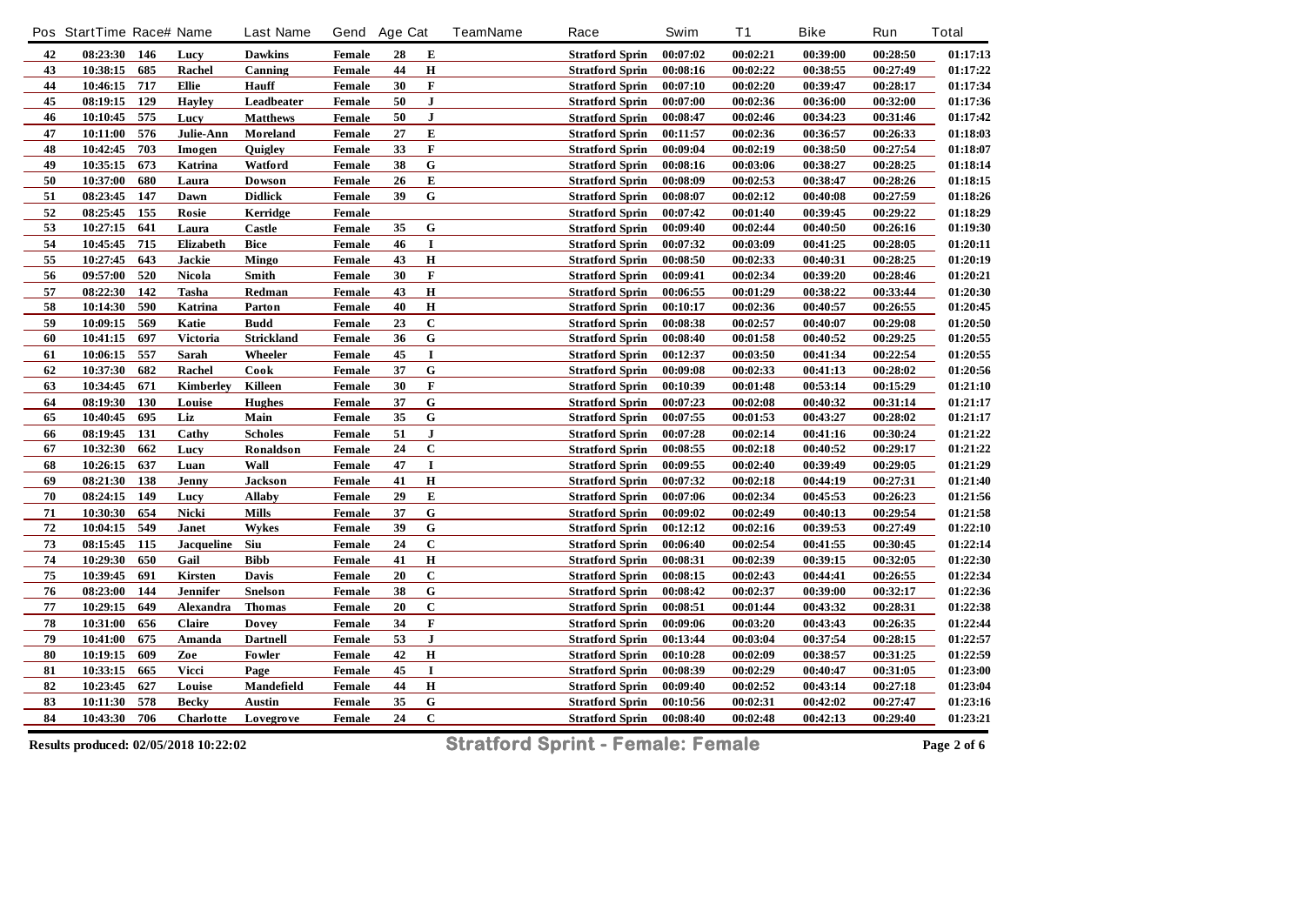|            | Pos StartTime Race# Name |     |                           | <b>Last Name</b>    | Gend Age Cat  |    |                | <b>TeamName</b> | Race                   | Swim     | <b>T1</b> | <b>Bike</b> | Run      | <b>Total</b> |
|------------|--------------------------|-----|---------------------------|---------------------|---------------|----|----------------|-----------------|------------------------|----------|-----------|-------------|----------|--------------|
| 85         | 10:25:45 635             |     | <b>Claire</b>             | <b>Baines</b>       | Female        | 62 | L              |                 | <b>Stratford Sprin</b> | 00:09:26 | 00:02:18  | 00:40:34    | 00:31:14 | 01:23:32     |
| 86         | 10:34:15                 | 669 | Marcia                    | Archer              | <b>Female</b> | 44 | $\bf H$        |                 | <b>Stratford Sprin</b> | 00:08:23 | 00:02:48  | 00:42:46    | 00:29:35 | 01:23:32     |
| 87         | 10:08:00                 | 564 | Kate                      | <b>Townshend</b>    | Female        | 34 | $\mathbf F$    |                 | <b>Stratford Sprin</b> | 00:10:41 | 00:02:17  | 00:41:56    | 00:28:41 | 01:23:35     |
| 88         | 10:38:45                 | 687 | <b>Jennifer</b>           | <b>Townshend</b>    | Female        | 35 | ${\bf G}$      |                 | <b>Stratford Sprin</b> | 00:07:32 | 00:03:30  | 00:42:45    | 00:30:16 | 01:24:03     |
| 89         | 10:04:30                 | 550 | Ann                       | Pritchard           | Female        | 52 | $\mathbf{J}$   |                 | <b>Stratford Sprin</b> | 00:12:47 | 00:03:31  | 00:40:35    | 00:27:27 | 01:24:20     |
| 90         | 10:20:45                 | 615 | Rachel                    | Johns               | Female        | 29 | ${\bf E}$      |                 | <b>Stratford Sprin</b> | 00:08:47 | 00:02:02  | 00:40:04    | 00:33:39 | 01:24:32     |
| 91         | 09:58:30                 | 526 | Carly                     | Elwell              | Female        | 30 | F              |                 | <b>Stratford Sprin</b> | 00:09:51 | 00:01:54  | 00:42:49    | 00:30:10 | 01:24:44     |
| 92         | 08:25:00                 | 152 | Kate                      | <b>Matthews</b>     | <b>Female</b> | 20 | $\mathbf C$    |                 | <b>Stratford Sprin</b> | 00:07:30 | 00:02:37  | 00:42:17    | 00:32:40 | 01:25:04     |
| 93         | 10:25:30                 | 634 | Mel                       | Ganderton           | Female        | 43 | $\bf H$        |                 | <b>Stratford Sprin</b> | 00:10:36 | 00:02:45  | 00:41:03    | 00:31:05 | 01:25:29     |
| 94         | 10:41:30                 | 698 | Louise                    | Sydenham            | <b>Female</b> | 44 | $\mathbf H$    |                 | <b>Stratford Sprin</b> | 00:08:29 | 00:03:54  | 00:45:06    | 00:28:01 | 01:25:30     |
| 95         | 10:23:15                 | 625 | Karen                     | Green               | <b>Female</b> | 41 | $\bf H$        |                 | <b>Stratford Sprin</b> | 00:10:52 | 00:03:14  | 00:43:08    | 00:28:29 | 01:25:43     |
| 96         | 10:07:45                 | 563 | Julie                     | <b>Jeffery</b>      | Female        | 28 | E              |                 | <b>Stratford Sprin</b> | 00:10:00 | 00:03:58  | 00:43:00    | 00:28:46 | 01:25:44     |
| 97         | 08:25:30 154             |     | Louisa                    | <b>Singleton</b>    | <b>Female</b> | 47 | $\mathbf I$    |                 | <b>Stratford Sprin</b> | 00:07:42 | 00:02:43  | 00:45:58    | 00:29:21 | 01:25:44     |
| 98         | 10:19:45                 | 611 | katherine                 | mckee               | Female        | 51 | $\bf J$        |                 | <b>Stratford Sprin</b> |          |           | 00:43:34    | 00:27:49 | 01:25:46     |
| 99         | 10:26:45                 | 639 | Katriona                  | <b>Collins</b>      | Female        | 58 | $\bf K$        |                 | <b>Stratford Sprin</b> | 00:10:01 | 00:03:19  | 00:41:12    | 00:31:14 | 01:25:46     |
| 100        | 08:20:15 133             |     | Jo                        | Todd                | Female        | 40 | $\mathbf H$    |                 | <b>Stratford Sprin</b> | 00:07:01 | 00:02:17  | 00:45:13    | 00:31:21 | 01:25:52     |
| 101        | 10:21:45                 | 619 | Laura                     | Goss                | Female        | 33 | $\mathbf F$    |                 | <b>Stratford Sprin</b> | 00:08:41 | 00:02:59  | 00:42:53    | 00:31:23 | 01:25:56     |
| 102        | 10:15:15                 | 593 | Susannah                  | Sheffield           | Female        | 44 | $\bf H$        |                 | <b>Stratford Sprin</b> | 00:10:10 | 00:03:27  | 00:45:06    | 00:27:15 | 01:25:58     |
| 103        | 10:38:30                 | 677 | Helen                     | <b>Barnett</b>      | Female        | 52 | $\bf J$        |                 | <b>Stratford Sprin</b> | 00:13:57 | 00:03:52  | 00:36:02    | 00:32:07 | 01:25:58     |
| 104        | 10:15:00                 | 592 | <b>Michelle</b>           | Sheffield           | Female        | 39 | G              |                 | <b>Stratford Sprin</b> | 00:10:47 | 00:03:20  | 00:44:16    | 00:27:38 | 01:26:01     |
| 105        | 09:56:30                 | 518 | Helen                     | Colwell             | <b>Female</b> | 47 | $\bf I$        |                 | <b>Stratford Sprin</b> | 00:10:05 | 00:03:10  | 00:43:13    | 00:30:25 | 01:26:53     |
| 106        | 10:30:45                 | 655 | Lauren                    | <b>Bruce</b>        | Female        | 26 | ${\bf E}$      |                 | <b>Stratford Sprin</b> | 00:08:55 | 00:02:09  | 00:41:30    | 00:34:20 | 01:26:54     |
| 107        | 10:25:15                 | 633 | Lucinda                   | Hofton              | Female        | 55 | $\bf K$        |                 | <b>Stratford Sprin</b> | 00:08:25 | 00:03:35  | 00:44:50    | 00:30:07 | 01:26:57     |
| 108        | 10:44:45                 | 711 | Kathryn                   | <b>Deaner</b>       | Female        | 43 | $\bf H$        |                 | <b>Stratford Sprin</b> | 00:08:53 | 00:02:14  | 00:46:22    | 00:29:28 | 01:26:57     |
| 109        | 10:39:15                 | 689 | Aimee                     | <b>Spicer</b>       | Female        | 38 | ${\bf G}$      |                 | <b>Stratford Sprin</b> | 00:09:18 | 00:02:39  | 00:40:20    | 00:35:04 | 01:27:21     |
| 110        | 10:03:00                 | 544 | <b>Gwenllian</b>          | Heath               | Female        | 45 | $\mathbf I$    |                 | <b>Stratford Sprin</b> | 00:08:58 | 00:03:06  | 00:45:09    | 00:30:13 | 01:27:26     |
| 111        | 10:08:45                 | 567 | Dawn                      | <b>Brettell</b>     | <b>Female</b> | 37 | $\overline{G}$ |                 | <b>Stratford Sprin</b> | 00:10:25 | 00:03:05  | 00:42:05    | 00:31:55 | 01:27:30     |
| 112        | 10:42:00                 | 700 | Emily                     | <b>Wilson-Gavin</b> | Female        | 32 | $\mathbf F$    |                 | <b>Stratford Sprin</b> | 00:10:57 | 00:03:00  | 00:45:42    | 00:28:03 | 01:27:42     |
| 113        | 10:10:15                 | 573 | <b>Claire</b>             | Walters             | Female        | 45 | $\mathbf I$    |                 | <b>Stratford Sprin</b> | 00:12:57 | 00:04:40  | 00:38:52    | 00:31:39 | 01:28:08     |
| 114        | 10:01:00                 | 536 | <b>Joanne Mari@ickles</b> |                     | Female        | 45 | $\bf{I}$       |                 | <b>Stratford Sprin</b> | 00:10:44 | 00:04:45  | 00:44:33    | 00:28:11 | 01:28:13     |
| 115        | 10:09:30                 | 570 | Rebecca                   | Green               | Female        | 39 | ${\bf G}$      |                 | <b>Stratford Sprin</b> | 00:10:13 | 00:02:50  | 00:46:12    | 00:29:01 | 01:28:16     |
| 116        | 10:28:45                 | 647 | Helen                     | Rathbone            | Female        | 36 | $\mathbf G$    |                 | <b>Stratford Sprin</b> | 00:08:55 | 00:03:01  | 00:42:54    | 00:33:29 | 01:28:19     |
| 117        | 09:58:00                 | 524 | Tina                      | Coxon               | <b>Female</b> | 45 | $\bf{I}$       |                 | <b>Stratford Sprin</b> | 00:10:17 | 00:03:51  | 00:45:10    | 00:29:03 | 01:28:21     |
| 118        | 10:50:45                 | 735 | Melanie                   | <b>Henley</b>       | <b>Female</b> | 47 | $\mathbf I$    |                 | <b>Stratford Sprin</b> | 00:10:21 | 00:02:24  | 00:45:02    | 00:31:01 | 01:28:48     |
| <u>119</u> | 10:00:15                 | 533 | Jean                      | Hill                | Female        | 60 | L              |                 | <b>Stratford Sprin</b> | 00:09:43 | 00:03:14  | 00:43:13    | 00:32:41 | 01:28:51     |
| 120        | 10:44:15                 | 709 | <b>Alison</b>             | Langshaw            | Female        | 39 | ${\bf G}$      |                 | <b>Stratford Sprin</b> | 00:09:17 | 00:04:40  | 00:43:04    | 00:31:53 | 01:28:54     |
| 121        | 10:04:00                 | 548 | <b>Debbie</b>             | Worster             | Female        | 50 | ${\bf J}$      |                 | <b>Stratford Sprin</b> | 00:13:21 | 00:01:58  | 00:42:42    | 00:31:08 | 01:29:09     |
| 122        | 08:16:15 117             |     | Lucy                      | Ellis               | Female        | 48 | $\mathbf I$    |                 | <b>Stratford Sprin</b> | 00:07:51 | 00:03:38  | 00:46:49    | 00:31:07 | 01:29:25     |
| 123        | 10:40:30                 | 694 | Laura                     | Francis             | Female        | 35 | ${\bf G}$      |                 | <b>Stratford Sprin</b> | 00:08:19 |           |             |          | 01:29:35     |
| 124        | 10:12:45                 | 583 | Anita                     | Twyman              | Female        | 50 | ${\bf J}$      |                 | <b>Stratford Sprin</b> | 00:12:10 | 00:02:00  | 00:44:25    | 00:31:21 | 01:29:56     |
| 125        | 10:06:30                 | 558 | Joanna                    | Powell              | Female        | 26 | ${\bf E}$      |                 | <b>Stratford Sprin</b> | 00:11:18 | 00:04:47  | 00:44:44    | 00:29:08 | 01:29:57     |
| 126        | 10:25:00                 | 614 | Helen                     | Hirst               | <b>Female</b> | 65 | $\mathbf M$    |                 | <b>Stratford Sprin</b> | 00:09:45 | 00:02:47  | 00:43:49    | 00:33:47 | 01:30:08     |
| 127        | 10:43:00                 | 696 | Sara                      | Wassall             | Female        | 28 | ${\bf E}$      |                 | <b>Stratford Sprin</b> | 00:08:27 | 00:03:16  | 00:46:31    | 00:32:02 | 01:30:16     |

**Results produced: 02/05/2018 10:22:02 Stratford Sprint - Female: Female Page 3 of 6**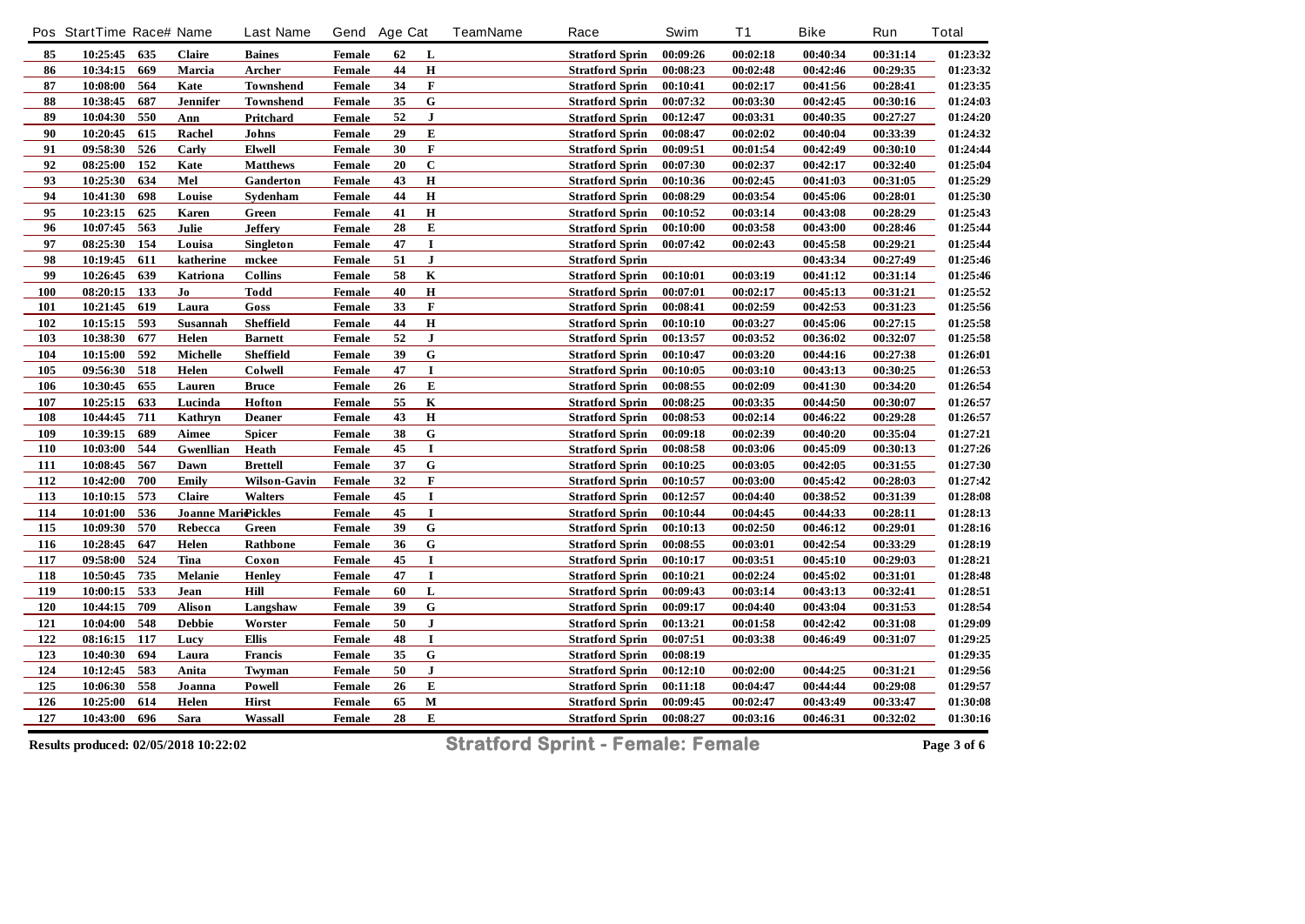| 00:09:51<br>00:02:33<br>00:43:58<br>128<br>10:26:00<br>636<br>Katy<br>Downing<br>Female<br>G<br><b>Stratford Sprin</b><br>36<br>129<br>10:00:45<br>535<br>47<br><b>Alison</b><br>$\mathbf I$<br>00:14:19<br>00:00:00<br>00:45:56<br><b>Butcher</b><br>Female<br><b>Stratford Sprin</b><br>G<br>130<br>10:40:15<br>693<br><b>Michelle</b><br>35<br>00:08:46<br>00:03:23<br>00:45:06<br><b>Tromans</b><br>Female<br><b>Stratford Sprin</b><br>131<br>${\bf G}$<br>09:59:30<br>530<br>35<br>Lucy<br><b>Noble</b><br>Female<br><b>Stratford Sprin</b><br>00:11:42<br>00:03:38<br>00:47:46<br>132<br>659<br>48<br>$\mathbf I$<br>10:31:45<br>00:09:33<br>angela<br>wiffen<br><b>Female</b><br><b>Stratford Sprin</b><br>00:03:15<br>00:41:40<br>G<br>133<br>37<br>10:34:30<br>670<br>Kelly<br>00:09:18<br>00:03:23<br>00:49:13<br><b>Masters</b><br>Female<br><b>Stratford Sprin</b><br>F<br>134<br>30<br>10:43:15<br>705<br>Sophie<br>00:03:05<br>00:44:37<br>Poulton<br><b>Female</b><br><b>Stratford Sprin</b><br>00:08:40<br>135<br>${\bf E}$<br>591<br>10:14:45<br><b>Ilana</b><br><b>Fernandes-Lass Female</b><br>28<br>00:10:31<br>00:06:18<br>00:44:10<br><b>Stratford Sprin</b><br>136<br>589<br>65<br>$\mathbf M$<br>10:15:30<br>00:46:33<br>Jane<br>Quinn<br>Female<br><b>Stratford Sprin</b><br>00:11:14<br>00:03:03<br>137<br>10:32:45<br>663<br>B<br>Sasha<br>Female<br>17<br><b>Stratford Sprin</b><br>00:07:30<br>00:03:21<br>00:47:37<br>Hofton<br>138<br>$\mathbf K$<br>10:22:45<br>623<br>57<br>Janet<br><b>Stratford Sprin</b><br>00:09:38<br>00:03:05<br>00:44:35<br>Cooper<br><b>Female</b><br>139<br>683<br>47<br>$\mathbf I$<br>10:37:45<br>00:07:44<br>00:42:52<br>Maria<br><b>Davies</b><br>Female<br><b>Stratford Sprin</b><br>00:02:51<br>140<br>${\bf E}$<br>10:42:15<br>701<br>29<br>Sarah<br><b>Wilson-Gavin</b><br><b>Stratford Sprin</b><br>00:10:46<br>00:03:04<br>00:46:30<br><b>Female</b><br>141<br>$\bf K$<br>10:16:15<br>597<br>Julia<br>58<br>Powell<br>Female<br>00:11:56<br>00:04:02<br>00:41:51<br><b>Stratford Sprin</b><br>142<br>$\mathbf C$<br>631<br>20<br>10:24:45<br>00:09:30<br><b>Neve</b><br>Walker<br>Female<br><b>Stratford Sprin</b><br>143<br>$\mathbf H$<br>10:06:00<br>556<br>40<br>00:45:09<br>Carolyn<br>Warren<br>Female<br><b>Stratford Sprin</b><br>00:10:40<br>00:02:55<br>$\mathbf K$<br>144<br>681<br>55<br>10:37:15<br><b>Stephanie</b><br><b>Harrison</b><br>Female<br><b>Stratford Sprin</b><br>00:07:58<br>00:05:24<br>00:44:43<br>145<br>562<br>$\bf H$<br>10:07:30<br>40<br>00:10:43<br>00:45:10<br>Laura<br><b>Huntley</b><br>Female<br><b>Stratford Sprin</b><br>00:03:24<br>146<br>${\bf E}$<br>10:38:00<br>684<br>00:08:05<br>00:47:11<br>Emma<br><b>Slater</b><br>Female<br>26<br><b>Stratford Sprin</b><br>00:02:44 | 00:33:58<br>00:30:11<br>00:33:17<br>00:27:27<br>00:36:08<br>00:28:59<br>00:34:38<br>00:30:17<br>00:30:27<br>00:33:03<br>00:34:15 | 01:30:20<br>01:30:26<br>01:30:32<br>01:30:33<br>01:30:36<br>01:30:53<br>01:31:00<br>01:31:16<br>01:31:17 |
|-----------------------------------------------------------------------------------------------------------------------------------------------------------------------------------------------------------------------------------------------------------------------------------------------------------------------------------------------------------------------------------------------------------------------------------------------------------------------------------------------------------------------------------------------------------------------------------------------------------------------------------------------------------------------------------------------------------------------------------------------------------------------------------------------------------------------------------------------------------------------------------------------------------------------------------------------------------------------------------------------------------------------------------------------------------------------------------------------------------------------------------------------------------------------------------------------------------------------------------------------------------------------------------------------------------------------------------------------------------------------------------------------------------------------------------------------------------------------------------------------------------------------------------------------------------------------------------------------------------------------------------------------------------------------------------------------------------------------------------------------------------------------------------------------------------------------------------------------------------------------------------------------------------------------------------------------------------------------------------------------------------------------------------------------------------------------------------------------------------------------------------------------------------------------------------------------------------------------------------------------------------------------------------------------------------------------------------------------------------------------------------------------------------------------------------------------------------------------------------------------------------------------------------------------------------------------------------------------------------------------------------------------------------------------------------------------------------------------------------------------------------------------------------------------|----------------------------------------------------------------------------------------------------------------------------------|----------------------------------------------------------------------------------------------------------|
|                                                                                                                                                                                                                                                                                                                                                                                                                                                                                                                                                                                                                                                                                                                                                                                                                                                                                                                                                                                                                                                                                                                                                                                                                                                                                                                                                                                                                                                                                                                                                                                                                                                                                                                                                                                                                                                                                                                                                                                                                                                                                                                                                                                                                                                                                                                                                                                                                                                                                                                                                                                                                                                                                                                                                                                               |                                                                                                                                  |                                                                                                          |
|                                                                                                                                                                                                                                                                                                                                                                                                                                                                                                                                                                                                                                                                                                                                                                                                                                                                                                                                                                                                                                                                                                                                                                                                                                                                                                                                                                                                                                                                                                                                                                                                                                                                                                                                                                                                                                                                                                                                                                                                                                                                                                                                                                                                                                                                                                                                                                                                                                                                                                                                                                                                                                                                                                                                                                                               |                                                                                                                                  |                                                                                                          |
|                                                                                                                                                                                                                                                                                                                                                                                                                                                                                                                                                                                                                                                                                                                                                                                                                                                                                                                                                                                                                                                                                                                                                                                                                                                                                                                                                                                                                                                                                                                                                                                                                                                                                                                                                                                                                                                                                                                                                                                                                                                                                                                                                                                                                                                                                                                                                                                                                                                                                                                                                                                                                                                                                                                                                                                               |                                                                                                                                  |                                                                                                          |
|                                                                                                                                                                                                                                                                                                                                                                                                                                                                                                                                                                                                                                                                                                                                                                                                                                                                                                                                                                                                                                                                                                                                                                                                                                                                                                                                                                                                                                                                                                                                                                                                                                                                                                                                                                                                                                                                                                                                                                                                                                                                                                                                                                                                                                                                                                                                                                                                                                                                                                                                                                                                                                                                                                                                                                                               |                                                                                                                                  |                                                                                                          |
|                                                                                                                                                                                                                                                                                                                                                                                                                                                                                                                                                                                                                                                                                                                                                                                                                                                                                                                                                                                                                                                                                                                                                                                                                                                                                                                                                                                                                                                                                                                                                                                                                                                                                                                                                                                                                                                                                                                                                                                                                                                                                                                                                                                                                                                                                                                                                                                                                                                                                                                                                                                                                                                                                                                                                                                               |                                                                                                                                  |                                                                                                          |
|                                                                                                                                                                                                                                                                                                                                                                                                                                                                                                                                                                                                                                                                                                                                                                                                                                                                                                                                                                                                                                                                                                                                                                                                                                                                                                                                                                                                                                                                                                                                                                                                                                                                                                                                                                                                                                                                                                                                                                                                                                                                                                                                                                                                                                                                                                                                                                                                                                                                                                                                                                                                                                                                                                                                                                                               |                                                                                                                                  |                                                                                                          |
|                                                                                                                                                                                                                                                                                                                                                                                                                                                                                                                                                                                                                                                                                                                                                                                                                                                                                                                                                                                                                                                                                                                                                                                                                                                                                                                                                                                                                                                                                                                                                                                                                                                                                                                                                                                                                                                                                                                                                                                                                                                                                                                                                                                                                                                                                                                                                                                                                                                                                                                                                                                                                                                                                                                                                                                               |                                                                                                                                  |                                                                                                          |
|                                                                                                                                                                                                                                                                                                                                                                                                                                                                                                                                                                                                                                                                                                                                                                                                                                                                                                                                                                                                                                                                                                                                                                                                                                                                                                                                                                                                                                                                                                                                                                                                                                                                                                                                                                                                                                                                                                                                                                                                                                                                                                                                                                                                                                                                                                                                                                                                                                                                                                                                                                                                                                                                                                                                                                                               |                                                                                                                                  |                                                                                                          |
|                                                                                                                                                                                                                                                                                                                                                                                                                                                                                                                                                                                                                                                                                                                                                                                                                                                                                                                                                                                                                                                                                                                                                                                                                                                                                                                                                                                                                                                                                                                                                                                                                                                                                                                                                                                                                                                                                                                                                                                                                                                                                                                                                                                                                                                                                                                                                                                                                                                                                                                                                                                                                                                                                                                                                                                               |                                                                                                                                  |                                                                                                          |
|                                                                                                                                                                                                                                                                                                                                                                                                                                                                                                                                                                                                                                                                                                                                                                                                                                                                                                                                                                                                                                                                                                                                                                                                                                                                                                                                                                                                                                                                                                                                                                                                                                                                                                                                                                                                                                                                                                                                                                                                                                                                                                                                                                                                                                                                                                                                                                                                                                                                                                                                                                                                                                                                                                                                                                                               |                                                                                                                                  | 01:31:31                                                                                                 |
|                                                                                                                                                                                                                                                                                                                                                                                                                                                                                                                                                                                                                                                                                                                                                                                                                                                                                                                                                                                                                                                                                                                                                                                                                                                                                                                                                                                                                                                                                                                                                                                                                                                                                                                                                                                                                                                                                                                                                                                                                                                                                                                                                                                                                                                                                                                                                                                                                                                                                                                                                                                                                                                                                                                                                                                               |                                                                                                                                  | 01:31:33                                                                                                 |
|                                                                                                                                                                                                                                                                                                                                                                                                                                                                                                                                                                                                                                                                                                                                                                                                                                                                                                                                                                                                                                                                                                                                                                                                                                                                                                                                                                                                                                                                                                                                                                                                                                                                                                                                                                                                                                                                                                                                                                                                                                                                                                                                                                                                                                                                                                                                                                                                                                                                                                                                                                                                                                                                                                                                                                                               | 00:38:26                                                                                                                         | 01:31:53                                                                                                 |
|                                                                                                                                                                                                                                                                                                                                                                                                                                                                                                                                                                                                                                                                                                                                                                                                                                                                                                                                                                                                                                                                                                                                                                                                                                                                                                                                                                                                                                                                                                                                                                                                                                                                                                                                                                                                                                                                                                                                                                                                                                                                                                                                                                                                                                                                                                                                                                                                                                                                                                                                                                                                                                                                                                                                                                                               | 00:32:05                                                                                                                         | 01:32:25                                                                                                 |
|                                                                                                                                                                                                                                                                                                                                                                                                                                                                                                                                                                                                                                                                                                                                                                                                                                                                                                                                                                                                                                                                                                                                                                                                                                                                                                                                                                                                                                                                                                                                                                                                                                                                                                                                                                                                                                                                                                                                                                                                                                                                                                                                                                                                                                                                                                                                                                                                                                                                                                                                                                                                                                                                                                                                                                                               | 00:34:40                                                                                                                         | 01:32:29                                                                                                 |
|                                                                                                                                                                                                                                                                                                                                                                                                                                                                                                                                                                                                                                                                                                                                                                                                                                                                                                                                                                                                                                                                                                                                                                                                                                                                                                                                                                                                                                                                                                                                                                                                                                                                                                                                                                                                                                                                                                                                                                                                                                                                                                                                                                                                                                                                                                                                                                                                                                                                                                                                                                                                                                                                                                                                                                                               |                                                                                                                                  | 01:32:38                                                                                                 |
|                                                                                                                                                                                                                                                                                                                                                                                                                                                                                                                                                                                                                                                                                                                                                                                                                                                                                                                                                                                                                                                                                                                                                                                                                                                                                                                                                                                                                                                                                                                                                                                                                                                                                                                                                                                                                                                                                                                                                                                                                                                                                                                                                                                                                                                                                                                                                                                                                                                                                                                                                                                                                                                                                                                                                                                               | 00:34:29                                                                                                                         | 01:33:13                                                                                                 |
|                                                                                                                                                                                                                                                                                                                                                                                                                                                                                                                                                                                                                                                                                                                                                                                                                                                                                                                                                                                                                                                                                                                                                                                                                                                                                                                                                                                                                                                                                                                                                                                                                                                                                                                                                                                                                                                                                                                                                                                                                                                                                                                                                                                                                                                                                                                                                                                                                                                                                                                                                                                                                                                                                                                                                                                               | 00:35:08                                                                                                                         | 01:33:13                                                                                                 |
|                                                                                                                                                                                                                                                                                                                                                                                                                                                                                                                                                                                                                                                                                                                                                                                                                                                                                                                                                                                                                                                                                                                                                                                                                                                                                                                                                                                                                                                                                                                                                                                                                                                                                                                                                                                                                                                                                                                                                                                                                                                                                                                                                                                                                                                                                                                                                                                                                                                                                                                                                                                                                                                                                                                                                                                               | 00:34:01                                                                                                                         | 01:33:18                                                                                                 |
|                                                                                                                                                                                                                                                                                                                                                                                                                                                                                                                                                                                                                                                                                                                                                                                                                                                                                                                                                                                                                                                                                                                                                                                                                                                                                                                                                                                                                                                                                                                                                                                                                                                                                                                                                                                                                                                                                                                                                                                                                                                                                                                                                                                                                                                                                                                                                                                                                                                                                                                                                                                                                                                                                                                                                                                               | 00:35:19                                                                                                                         | 01:33:19                                                                                                 |
| 147<br>$\mathbf I$<br>10:13:30<br>586<br>49<br>00:43:41<br>00:12:10<br>00:03:52<br>Paula<br>Female<br><b>Stratford Sprin</b><br>paton                                                                                                                                                                                                                                                                                                                                                                                                                                                                                                                                                                                                                                                                                                                                                                                                                                                                                                                                                                                                                                                                                                                                                                                                                                                                                                                                                                                                                                                                                                                                                                                                                                                                                                                                                                                                                                                                                                                                                                                                                                                                                                                                                                                                                                                                                                                                                                                                                                                                                                                                                                                                                                                         | 00:33:40                                                                                                                         | 01:33:23                                                                                                 |
| 148<br>54<br>${\bf J}$<br>10:43:15<br>704<br><b>JAYNE</b><br><b>POWELL</b><br>00:08:27<br><b>Female</b><br><b>Stratford Sprin</b><br>00:03:20<br>00:46:04                                                                                                                                                                                                                                                                                                                                                                                                                                                                                                                                                                                                                                                                                                                                                                                                                                                                                                                                                                                                                                                                                                                                                                                                                                                                                                                                                                                                                                                                                                                                                                                                                                                                                                                                                                                                                                                                                                                                                                                                                                                                                                                                                                                                                                                                                                                                                                                                                                                                                                                                                                                                                                     | 00:35:44                                                                                                                         | 01:33:35                                                                                                 |
| <u>149</u><br>10:16:45<br>599<br>Vicki<br>Hook<br>42<br>$\bf H$<br>Female<br><b>Stratford Sprin</b><br>00:10:32<br>00:01:55<br>00:46:34                                                                                                                                                                                                                                                                                                                                                                                                                                                                                                                                                                                                                                                                                                                                                                                                                                                                                                                                                                                                                                                                                                                                                                                                                                                                                                                                                                                                                                                                                                                                                                                                                                                                                                                                                                                                                                                                                                                                                                                                                                                                                                                                                                                                                                                                                                                                                                                                                                                                                                                                                                                                                                                       | 00:34:38                                                                                                                         | 01:33:39                                                                                                 |
| G<br>150<br>608<br><b>Vicky</b><br>39<br>10:19:00<br>Chadaway<br>00:09:31<br>00:03:33<br>00:47:47<br><b>Female</b><br><b>Stratford Sprin</b>                                                                                                                                                                                                                                                                                                                                                                                                                                                                                                                                                                                                                                                                                                                                                                                                                                                                                                                                                                                                                                                                                                                                                                                                                                                                                                                                                                                                                                                                                                                                                                                                                                                                                                                                                                                                                                                                                                                                                                                                                                                                                                                                                                                                                                                                                                                                                                                                                                                                                                                                                                                                                                                  | 00:32:51                                                                                                                         | 01:33:42                                                                                                 |
| ${\bf E}$<br>151<br>10:28:00<br>644<br>26<br>00:10:09<br>00:02:38<br>00:51:00<br>Imogen<br>Frearson<br><b>Female</b><br><b>Stratford Sprin</b>                                                                                                                                                                                                                                                                                                                                                                                                                                                                                                                                                                                                                                                                                                                                                                                                                                                                                                                                                                                                                                                                                                                                                                                                                                                                                                                                                                                                                                                                                                                                                                                                                                                                                                                                                                                                                                                                                                                                                                                                                                                                                                                                                                                                                                                                                                                                                                                                                                                                                                                                                                                                                                                | 00:29:58                                                                                                                         | 01:33:45                                                                                                 |
| 152<br>${\bf E}$<br>150<br>29<br>08:24:30<br>00:08:35<br>00:04:01<br>00:45:08<br>Sarah<br><b>Beattie</b><br>Female<br><b>Stratford Sprin</b>                                                                                                                                                                                                                                                                                                                                                                                                                                                                                                                                                                                                                                                                                                                                                                                                                                                                                                                                                                                                                                                                                                                                                                                                                                                                                                                                                                                                                                                                                                                                                                                                                                                                                                                                                                                                                                                                                                                                                                                                                                                                                                                                                                                                                                                                                                                                                                                                                                                                                                                                                                                                                                                  | 00:36:01                                                                                                                         | 01:33:45                                                                                                 |
| 153<br>$\mathbf F$<br>10:33:00<br>664<br>Kat<br>30<br>00:09:06<br>00:02:42<br>00:49:05<br>Watkin<br><b>Female</b><br><b>Stratford Sprin</b>                                                                                                                                                                                                                                                                                                                                                                                                                                                                                                                                                                                                                                                                                                                                                                                                                                                                                                                                                                                                                                                                                                                                                                                                                                                                                                                                                                                                                                                                                                                                                                                                                                                                                                                                                                                                                                                                                                                                                                                                                                                                                                                                                                                                                                                                                                                                                                                                                                                                                                                                                                                                                                                   | 00:32:54                                                                                                                         | 01:33:47                                                                                                 |
| 154<br>577<br>48<br>$\mathbf I$<br>10:11:15<br>Jane<br>Reading<br>00:13:20<br>00:04:29<br>00:43:45<br><b>Female</b><br><b>Stratford Sprin</b>                                                                                                                                                                                                                                                                                                                                                                                                                                                                                                                                                                                                                                                                                                                                                                                                                                                                                                                                                                                                                                                                                                                                                                                                                                                                                                                                                                                                                                                                                                                                                                                                                                                                                                                                                                                                                                                                                                                                                                                                                                                                                                                                                                                                                                                                                                                                                                                                                                                                                                                                                                                                                                                 | 00:32:20                                                                                                                         | 01:33:54                                                                                                 |
| 155<br>10:28:15<br>645<br>48<br>$\mathbf I$<br>Julie<br>Herdman<br>Female<br><b>Stratford Sprin</b><br>00:10:57<br>00:02:58<br>00:47:11                                                                                                                                                                                                                                                                                                                                                                                                                                                                                                                                                                                                                                                                                                                                                                                                                                                                                                                                                                                                                                                                                                                                                                                                                                                                                                                                                                                                                                                                                                                                                                                                                                                                                                                                                                                                                                                                                                                                                                                                                                                                                                                                                                                                                                                                                                                                                                                                                                                                                                                                                                                                                                                       | 00:32:53                                                                                                                         | 01:33:59                                                                                                 |
| 156<br>582<br>$\bf H$<br>10:12:30<br>44<br>00:12:21<br>00:03:12<br>00:47:12<br>Rachel<br><b>Davies</b><br>Female<br><b>Stratford Sprin</b>                                                                                                                                                                                                                                                                                                                                                                                                                                                                                                                                                                                                                                                                                                                                                                                                                                                                                                                                                                                                                                                                                                                                                                                                                                                                                                                                                                                                                                                                                                                                                                                                                                                                                                                                                                                                                                                                                                                                                                                                                                                                                                                                                                                                                                                                                                                                                                                                                                                                                                                                                                                                                                                    | 00:31:43                                                                                                                         | 01:34:28                                                                                                 |
| 157<br>${\bf G}$<br>10:41:45<br>699<br>36<br>00:08:01<br>00:44:46<br>01:34:00<br>Davina<br>Wilbraham<br><b>Stratford Sprin</b><br>Female                                                                                                                                                                                                                                                                                                                                                                                                                                                                                                                                                                                                                                                                                                                                                                                                                                                                                                                                                                                                                                                                                                                                                                                                                                                                                                                                                                                                                                                                                                                                                                                                                                                                                                                                                                                                                                                                                                                                                                                                                                                                                                                                                                                                                                                                                                                                                                                                                                                                                                                                                                                                                                                      | 00:37:28                                                                                                                         | 01:34:43                                                                                                 |
| 158<br>628<br>$\mathbf C$<br>10:24:00<br>23<br>Rebecca<br><b>McManus</b><br>Female<br><b>Stratford Sprin</b><br>00:09:51<br>00:03:19<br>00:48:13                                                                                                                                                                                                                                                                                                                                                                                                                                                                                                                                                                                                                                                                                                                                                                                                                                                                                                                                                                                                                                                                                                                                                                                                                                                                                                                                                                                                                                                                                                                                                                                                                                                                                                                                                                                                                                                                                                                                                                                                                                                                                                                                                                                                                                                                                                                                                                                                                                                                                                                                                                                                                                              | 00:33:40                                                                                                                         | 01:35:03                                                                                                 |
| 159<br>553<br>52<br>$\mathbf{J}$<br>10:05:15<br>Milliken-Tull<br>00:12:44<br>00:04:23<br>00:48:54<br>Angela<br>Female<br><b>Stratford Sprin</b>                                                                                                                                                                                                                                                                                                                                                                                                                                                                                                                                                                                                                                                                                                                                                                                                                                                                                                                                                                                                                                                                                                                                                                                                                                                                                                                                                                                                                                                                                                                                                                                                                                                                                                                                                                                                                                                                                                                                                                                                                                                                                                                                                                                                                                                                                                                                                                                                                                                                                                                                                                                                                                               | 00:29:07                                                                                                                         | 01:35:08                                                                                                 |
| 160<br>$\mathbf F$<br>08:23:15<br>145<br>Kate<br>33<br><b>Stratford Sprin</b><br>00:08:21<br>00:03:26<br>00:44:32<br>Jarvis<br>Female                                                                                                                                                                                                                                                                                                                                                                                                                                                                                                                                                                                                                                                                                                                                                                                                                                                                                                                                                                                                                                                                                                                                                                                                                                                                                                                                                                                                                                                                                                                                                                                                                                                                                                                                                                                                                                                                                                                                                                                                                                                                                                                                                                                                                                                                                                                                                                                                                                                                                                                                                                                                                                                         | 00:39:02                                                                                                                         | 01:35:21                                                                                                 |
| 161<br>581<br>10:12:15<br>45<br>$\mathbf I$<br>00:02:36<br>00:51:01<br>watson<br>Female<br><b>Stratford Sprin</b><br>00:09:57<br>emma                                                                                                                                                                                                                                                                                                                                                                                                                                                                                                                                                                                                                                                                                                                                                                                                                                                                                                                                                                                                                                                                                                                                                                                                                                                                                                                                                                                                                                                                                                                                                                                                                                                                                                                                                                                                                                                                                                                                                                                                                                                                                                                                                                                                                                                                                                                                                                                                                                                                                                                                                                                                                                                         | 00:32:03                                                                                                                         | 01:35:37                                                                                                 |
| $\mathbf F$<br>162<br>10:13:00<br>584<br><b>Cherry</b><br>32<br>00:11:09<br>00:03:37<br>00:50:44<br>Arnold<br>Female<br><b>Stratford Sprin</b>                                                                                                                                                                                                                                                                                                                                                                                                                                                                                                                                                                                                                                                                                                                                                                                                                                                                                                                                                                                                                                                                                                                                                                                                                                                                                                                                                                                                                                                                                                                                                                                                                                                                                                                                                                                                                                                                                                                                                                                                                                                                                                                                                                                                                                                                                                                                                                                                                                                                                                                                                                                                                                                | 00:30:19                                                                                                                         | 01:35:49                                                                                                 |
| 163<br>$\bf H$<br>41<br>10:20:15<br>613<br>Sarah<br>00:12:27<br>00:51:23<br>Carroll<br><b>Female</b><br><b>Stratford Sprin</b><br>00:03:49                                                                                                                                                                                                                                                                                                                                                                                                                                                                                                                                                                                                                                                                                                                                                                                                                                                                                                                                                                                                                                                                                                                                                                                                                                                                                                                                                                                                                                                                                                                                                                                                                                                                                                                                                                                                                                                                                                                                                                                                                                                                                                                                                                                                                                                                                                                                                                                                                                                                                                                                                                                                                                                    | 00:28:42                                                                                                                         | 01:36:21                                                                                                 |
| 164<br>${\bf E}$<br>10:08:30<br>566<br>27<br>Loren<br><b>Bliss</b><br>Female<br><b>Stratford Sprin</b><br>00:09:40<br>00:03:23<br>00:49:12                                                                                                                                                                                                                                                                                                                                                                                                                                                                                                                                                                                                                                                                                                                                                                                                                                                                                                                                                                                                                                                                                                                                                                                                                                                                                                                                                                                                                                                                                                                                                                                                                                                                                                                                                                                                                                                                                                                                                                                                                                                                                                                                                                                                                                                                                                                                                                                                                                                                                                                                                                                                                                                    | 00:34:07                                                                                                                         | 01:36:22                                                                                                 |
| $\mathbf I$<br>165<br>10:29:00<br>648<br>Deborah<br>47<br>00:10:26<br>00:03:33<br>00:47:36<br><b>Kelly</b><br>Female<br><b>Stratford Sprin</b>                                                                                                                                                                                                                                                                                                                                                                                                                                                                                                                                                                                                                                                                                                                                                                                                                                                                                                                                                                                                                                                                                                                                                                                                                                                                                                                                                                                                                                                                                                                                                                                                                                                                                                                                                                                                                                                                                                                                                                                                                                                                                                                                                                                                                                                                                                                                                                                                                                                                                                                                                                                                                                                | 00:35:03                                                                                                                         | 01:36:38                                                                                                 |
| 166<br>${\bf G}$<br>10:15:45<br>595<br>38<br>karla<br>Hill<br><b>Stratford Sprin</b><br>00:12:12<br>00:03:14<br>00:46:45<br><b>Female</b>                                                                                                                                                                                                                                                                                                                                                                                                                                                                                                                                                                                                                                                                                                                                                                                                                                                                                                                                                                                                                                                                                                                                                                                                                                                                                                                                                                                                                                                                                                                                                                                                                                                                                                                                                                                                                                                                                                                                                                                                                                                                                                                                                                                                                                                                                                                                                                                                                                                                                                                                                                                                                                                     | 00:34:30                                                                                                                         | 01:36:41                                                                                                 |
| $\bf H$<br>167<br>10:33:30<br>666<br><b>Tammy</b><br>44<br>00:08:27<br>Goddard<br><b>Stratford Sprin</b><br>00:03:03<br>00:46:31<br>Female                                                                                                                                                                                                                                                                                                                                                                                                                                                                                                                                                                                                                                                                                                                                                                                                                                                                                                                                                                                                                                                                                                                                                                                                                                                                                                                                                                                                                                                                                                                                                                                                                                                                                                                                                                                                                                                                                                                                                                                                                                                                                                                                                                                                                                                                                                                                                                                                                                                                                                                                                                                                                                                    | 00:38:59                                                                                                                         | 01:37:00                                                                                                 |
| 168<br>$\bf H$<br>596<br>41<br>10:20:30<br>Alison<br>Martin<br>Female<br><b>Stratford Sprin</b><br>00:10:21<br>00:04:54<br>00:53:31                                                                                                                                                                                                                                                                                                                                                                                                                                                                                                                                                                                                                                                                                                                                                                                                                                                                                                                                                                                                                                                                                                                                                                                                                                                                                                                                                                                                                                                                                                                                                                                                                                                                                                                                                                                                                                                                                                                                                                                                                                                                                                                                                                                                                                                                                                                                                                                                                                                                                                                                                                                                                                                           | 00:28:34                                                                                                                         | 01:37:20                                                                                                 |
| 169<br>${\bf E}$<br>10:27:00<br>640<br>28<br>Nicola<br>Gibson<br><b>Stratford Sprin</b><br>00:09:39<br>00:02:48<br>00:46:39<br><b>Female</b>                                                                                                                                                                                                                                                                                                                                                                                                                                                                                                                                                                                                                                                                                                                                                                                                                                                                                                                                                                                                                                                                                                                                                                                                                                                                                                                                                                                                                                                                                                                                                                                                                                                                                                                                                                                                                                                                                                                                                                                                                                                                                                                                                                                                                                                                                                                                                                                                                                                                                                                                                                                                                                                  | 00:38:29                                                                                                                         | 01:37:35                                                                                                 |
| $\mathbf F$<br>170<br>10:19:30<br>610<br>30<br><b>Stratford Sprin</b><br>00:09:39<br>00:02:53<br>00:54:37<br>Georgina<br><b>Burman</b><br><b>Female</b>                                                                                                                                                                                                                                                                                                                                                                                                                                                                                                                                                                                                                                                                                                                                                                                                                                                                                                                                                                                                                                                                                                                                                                                                                                                                                                                                                                                                                                                                                                                                                                                                                                                                                                                                                                                                                                                                                                                                                                                                                                                                                                                                                                                                                                                                                                                                                                                                                                                                                                                                                                                                                                       |                                                                                                                                  |                                                                                                          |

**Results produced: 02/05/2018 10:22:02 Stratford Sprint - Female: Female Page 4 of 6**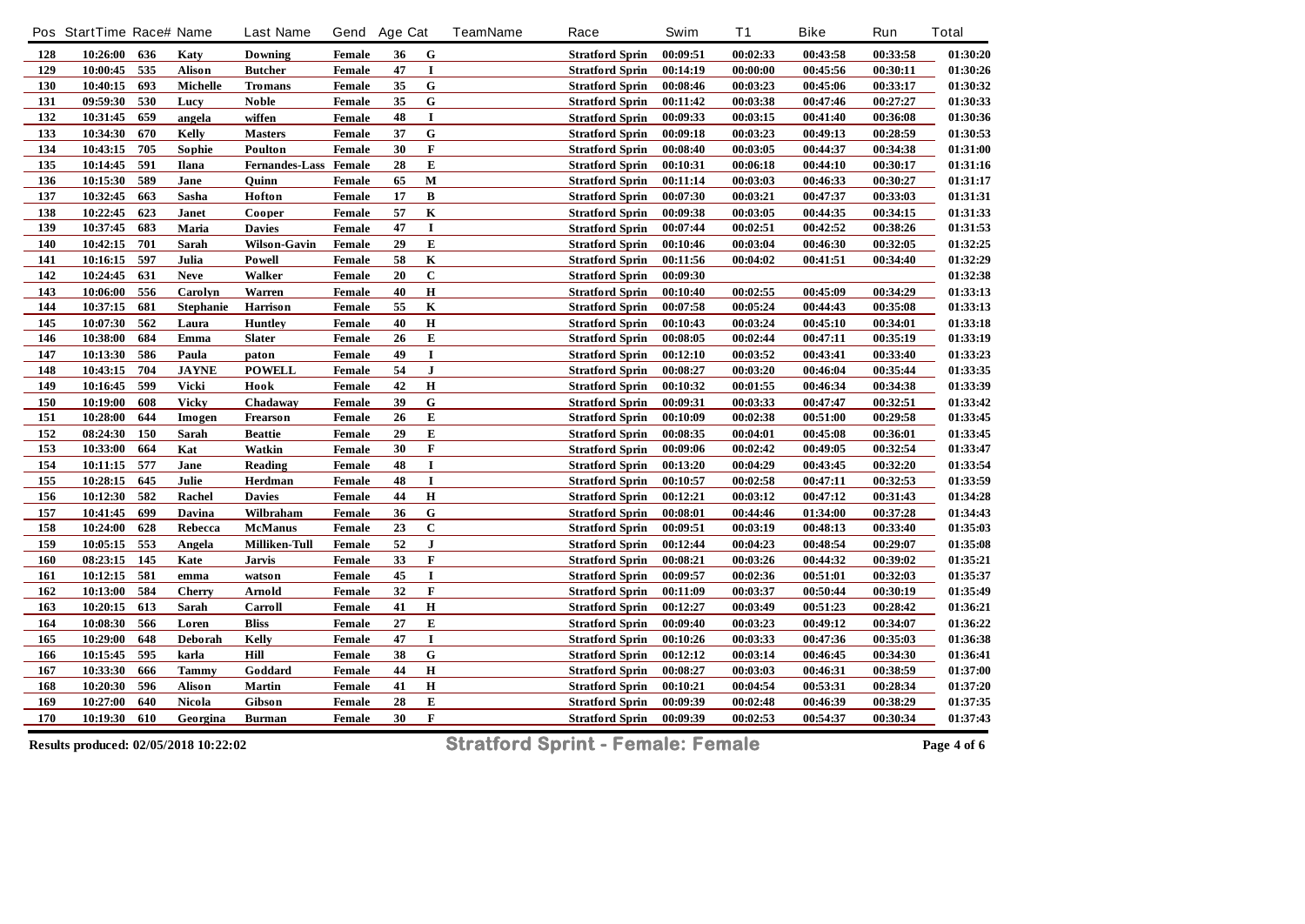|     | Pos StartTime Race# Name |     |                | <b>Last Name</b> | Gend Age Cat  |    |              | <b>TeamName</b> | Race                   | Swim     | <b>T1</b> | <b>Bike</b> | Run      | <b>Total</b> |
|-----|--------------------------|-----|----------------|------------------|---------------|----|--------------|-----------------|------------------------|----------|-----------|-------------|----------|--------------|
| 171 | 10:39:00                 | 688 | Michaela       | Craxton          | Female        | 48 | $\bf{I}$     |                 | <b>Stratford Sprin</b> | 00:08:53 | 00:05:45  | 00:39:46    | 00:43:37 | 01:38:01     |
| 172 | 10:05:00                 | 552 | Leanne         | Jones            | <b>Female</b> | 33 | $\mathbf F$  |                 | <b>Stratford Sprin</b> |          |           | 00:47:21    | 00:34:10 | 01:38:06     |
| 173 | 10:26:30                 | 638 | Lucy           | Hanna            | Female        | 43 | $\bf H$      |                 | <b>Stratford Sprin</b> | 00:09:43 | 00:04:32  | 00:51:23    | 00:32:31 | 01:38:09     |
| 174 | 10:18:15                 | 605 | Jo             | Ball             | Female        | 42 | $\bf H$      |                 | <b>Stratford Sprin</b> | 00:09:28 | 00:05:36  | 00:50:55    | 00:32:41 | 01:38:40     |
| 175 | 10:21:00                 | 616 | <b>Clare</b>   | <b>Daley</b>     | Female        | 53 | $\mathbf{J}$ |                 | <b>Stratford Sprin</b> | 00:12:48 | 00:04:29  | 00:47:05    | 00:34:25 | 01:38:47     |
| 176 | 10:24:15                 | 629 | <b>Heather</b> | <b>Milsted</b>   | Female        | 22 | $\mathbf C$  |                 | <b>Stratford Sprin</b> | 00:07:56 | 00:04:18  | 00:56:03    | 00:30:39 | 01:38:56     |
| 177 | 09:58:45                 | 527 | Joy            | Aston            | Female        | 24 | $\mathbf C$  |                 | <b>Stratford Sprin</b> | 00:08:12 | 00:04:00  | 00:48:53    | 00:37:58 | 01:39:03     |
| 178 | 10:11:45                 | 579 | <b>Alison</b>  | McStravick       | Female        | 57 | $\mathbf K$  |                 | <b>Stratford Sprin</b> | 00:10:49 | 00:03:49  | 00:55:13    | 00:29:44 | 01:39:35     |
| 179 | 10:36:00                 | 676 | Rosie          | <b>Duberley</b>  | <b>Female</b> | 48 | $\mathbf I$  |                 | <b>Stratford Sprin</b> | 00:11:49 | 00:04:34  | 00:44:23    | 00:39:18 | 01:40:04     |
| 180 | 10:16:30                 | 598 | Michaela       | Borg             | Female        | 51 | $\mathbf{J}$ |                 | <b>Stratford Sprin</b> | 00:10:04 | 00:29:23  | 00:29:26    | 00:31:17 | 01:40:10     |
| 181 | 08:25:15                 | 153 | Rachel         | Yeomans          | Female        | 31 | $\mathbf F$  |                 | <b>Stratford Sprin</b> | 00:06:53 | 00:04:28  | 00:52:54    | 00:36:23 | 01:40:38     |
| 182 | 10:04:45                 | 551 | <b>Cheryl</b>  | Kiely            | Female        | 59 | $\bf K$      |                 | <b>Stratford Sprin</b> | 00:11:45 | 00:02:54  | 00:47:47    | 00:38:18 | 01:40:44     |
| 183 | 10:31:30                 | 658 | Rachel         | Sofroniou        | Female        | 62 | L            |                 | <b>Stratford Sprin</b> | 00:09:20 | 00:03:45  | 00:47:49    | 00:39:52 | 01:40:46     |
| 184 | 10:00:30                 | 534 | kathryn        | holland          | Female        | 46 | $\mathbf I$  |                 | <b>Stratford Sprin</b> | 00:11:22 | 00:04:40  | 00:54:25    | 00:30:28 | 01:40:55     |
| 185 | 10:02:00                 | 540 | Sue            | Jones            | Female        | 61 | $\mathbf L$  |                 | <b>Stratford Sprin</b> | 00:13:58 | 00:04:44  | 00:47:26    | 00:34:57 | 01:41:05     |
| 186 | 09:59:45                 | 531 | <b>Ellie</b>   | Pipe             | Female        | 28 | E            |                 | <b>Stratford Sprin</b> | 00:10:05 | 00:05:41  | 00:51:26    | 00:33:54 | 01:41:06     |
| 187 | 09:55:45                 | 515 | Sophie         | <b>Daley</b>     | Female        | 30 | $\mathbf F$  |                 | <b>Stratford Sprin</b> | 00:09:12 | 00:07:35  | 00:47:21    | 00:37:12 | 01:41:20     |
| 188 | 09:59:00                 | 528 | <b>Chloe</b>   | Faris            | Female        | 29 | E            |                 | <b>Stratford Sprin</b> | 00:10:38 | 00:05:54  | 00:51:25    | 00:33:56 | 01:41:53     |
| 189 | 10:05:30                 | 554 | Dawn           | Fairhurst        | <b>Female</b> | 45 | $\mathbf I$  |                 | <b>Stratford Sprin</b> | 00:11:56 | 00:04:24  | 00:48:43    | 00:37:22 | 01:42:25     |
| 190 | 10:09:45                 | 571 | Zoe            | Green            | Female        | 41 | $\bf H$      |                 | <b>Stratford Sprin</b> | 00:10:17 | 00:04:01  | 00:54:54    | 00:33:24 | 01:42:36     |
| 191 | 10:18:45                 | 607 | Victoria       | <b>Burgin</b>    | Female        | 42 | $\bf H$      |                 | <b>Stratford Sprin</b> | 00:10:41 | 00:03:53  | 00:50:56    | 00:37:06 | 01:42:36     |
| 192 | 10:46:45                 | 719 | Susan          | <b>Blakey</b>    | Female        | 50 | ${\bf J}$    |                 | <b>Stratford Sprin</b> | 00:13:53 | 00:03:33  | 00:50:28    | 00:35:21 | 01:43:15     |
| 193 | 10:09:00                 | 568 | Sarah          | <b>Bridge</b>    | <b>Female</b> | 40 | $\mathbf H$  |                 | <b>Stratford Sprin</b> | 00:09:33 | 00:05:29  | 00:54:54    | 00:33:22 | 01:43:18     |
| 194 | 10:24:30                 | 630 | katie          | standen          | Female        | 21 | $\mathbf C$  |                 | <b>Stratford Sprin</b> | 00:07:49 | 00:03:34  | 00:54:21    | 00:38:21 | 01:44:05     |
| 195 | 10:27:30                 | 642 | Catherine      | Hood             | Female        | 44 | $\bf H$      |                 | <b>Stratford Sprin</b> | 00:08:56 | 00:03:34  | 00:49:44    | 00:41:56 | 01:44:10     |
| 196 | 09:56:15                 | 517 | Catharine      | <b>Selby</b>     | Female        | 46 | $\mathbf I$  |                 | <b>Stratford Sprin</b> | 00:11:11 | 00:05:35  | 00:54:17    | 00:33:25 | 01:44:28     |
| 197 | 10:22:00                 | 620 | <b>Sandie</b>  | <b>Slater</b>    | Female        | 57 | $\mathbf K$  |                 | <b>Stratford Sprin</b> | 00:09:22 | 00:04:28  | 00:53:08    | 00:37:31 | 01:44:29     |
| 198 | 10:03:45                 | 547 | Lisa           | <b>Mutton</b>    | Female        | 44 | $\bf H$      |                 | <b>Stratford Sprin</b> | 00:11:47 | 00:05:09  | 00:50:53    | 00:37:26 | 01:45:15     |
| 199 | 10:08:15                 | 565 | Kare           | Ferry            | Female        | 50 | $\bf J$      |                 | <b>Stratford Sprin</b> |          |           |             |          | 01:45:31     |
| 200 | 10:23:00                 | 624 | Helen          | <b>Dyke</b>      | Female        | 53 | $\mathbf{J}$ |                 | <b>Stratford Sprin</b> | 00:09:29 | 00:03:45  | 00:54:42    | 00:39:48 | 01:47:44     |
| 201 | 10:10:30                 | 574 | Vicki          | Gray             | Female        | 38 | ${\bf G}$    |                 | <b>Stratford Sprin</b> | 00:13:27 | 00:05:47  | 01:08:19    | 00:21:15 | 01:48:48     |
| 202 | 10:06:45                 | 559 | <b>Suzie</b>   | <b>Parsons</b>   | Female        | 47 | $\bf{I}$     |                 | <b>Stratford Sprin</b> | 00:10:55 | 00:05:19  | 00:49:40    | 00:43:09 | 01:49:03     |
| 203 | 10:02:30                 | 542 | <b>Natalie</b> | Howard           | Female        | 28 | ${\bf E}$    |                 | <b>Stratford Sprin</b> | 00:11:43 | 00:04:37  | 00:49:40    | 00:43:05 | 01:49:05     |
| 204 | 10:03:15                 | 545 | <b>Esther</b>  | Williamson       | Female        | 46 | $\mathbf I$  |                 | <b>Stratford Sprin</b> | 00:10:27 | 00:03:04  | 00:52:34    | 00:44:17 | 01:50:22     |
| 205 | 10:21:15                 | 617 | Emily          | Standen          | Female        | 23 | $\mathbf C$  |                 | <b>Stratford Sprin</b> | 00:08:04 | 00:03:24  | 00:58:31    | 00:41:49 | 01:51:48     |
| 206 | 10:03:30                 | 546 | Julia          | Goss             | Female        | 65 | $\mathbf M$  |                 | <b>Stratford Sprin</b> | 00:13:36 | 00:05:14  | 00:54:19    | 00:38:40 | 01:51:49     |
| 207 | 10:42:30                 | 702 | Rebecca        | <b>Blades</b>    | Female        | 42 | $\mathbf H$  |                 | <b>Stratford Sprin</b> | 00:16:17 | 00:04:50  | 00:58:13    | 00:34:45 | 01:54:05     |
| 208 | 10:13:15                 | 585 | Sarah          | Chamberlain      | Female        | 36 | G            |                 | <b>Stratford Sprin</b> | 00:11:44 | 00:04:01  | 01:06:30    | 00:32:32 | 01:54:47     |
| 209 | 10:18:00                 | 604 | Pam            | Cole             | Female        | 56 | $\mathbf K$  |                 | <b>Stratford Sprin</b> | 00:10:49 | 00:05:31  | 00:54:35    | 00:44:10 | 01:55:05     |
| 210 | 10:13:45                 | 587 | Judith         | <b>Mackay</b>    | Female        | 81 |              |                 | <b>Stratford Sprin</b> | 00:11:44 | 00:04:32  | 00:52:07    | 00:47:00 | 01:55:23     |
| 211 | 09:56:45                 | 519 | <b>Nove</b>    | Mathambo         | Female        | 39 | ${\bf G}$    |                 | <b>Stratford Sprin</b> | 00:14:47 | 00:03:31  | 00:54:11    | 00:43:01 | 01:55:30     |
| 212 | 08:21:00                 | 136 | Emma           | <b>Francis</b>   | Female        | 49 |              |                 | <b>Stratford Sprin</b> | 00:09:07 | 00:05:30  | 00:49:05    | 00:52:04 | 01:55:46     |
| 213 | 10:23:30                 | 626 | Katie          | Lindsay          | Female        | 49 | $\bf{I}$     |                 | <b>Stratford Sprin</b> | 00:11:47 |           |             |          | 01:56:00     |
|     |                          |     |                |                  |               |    |              |                 |                        |          |           |             |          |              |

**Results produced: 02/05/2018 10:22:02 Stratford Sprint - Female: Female Page 5 of 6**